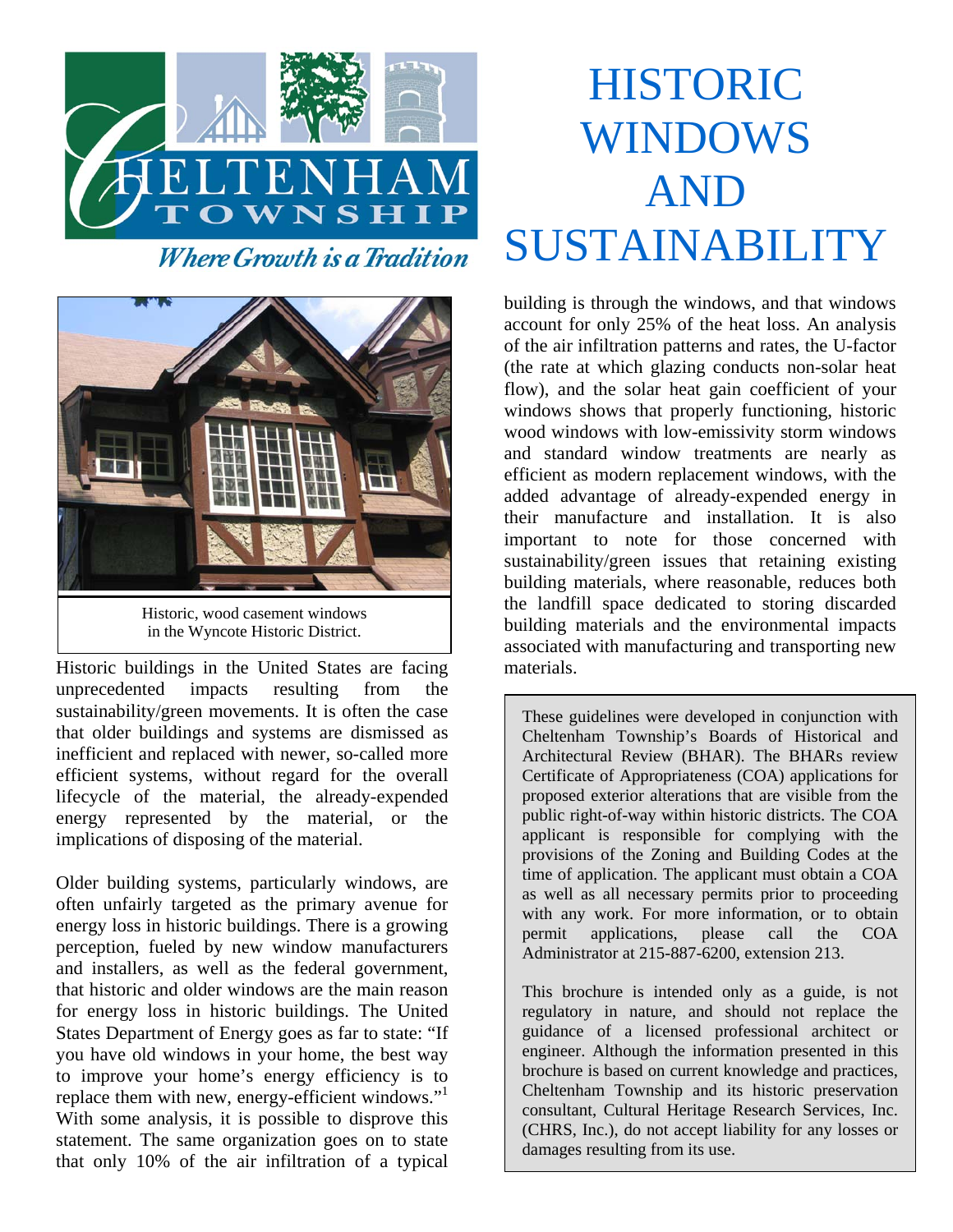

When exploring ways to make a home more energy efficient, it is best to begin with a whole-building energy audit, rather than starting with costly overhauls of existing building systems. This approach will result in a more targeted and phased plan for increasing energy efficiency. All too often, historic windows are unfairly targeted as the primary culprit for a building's energy losses.

The issues surrounding the energy efficiency of historic windows is particularly timely, with the inception of new Federal tax credits for energyefficient upgrades. Adrian Scott Fine of the National Trust for Historic Preservation recently wrote an article in *Forum News* called "The Outlook on Windows: New Threats, New Strategies."<sup>2</sup> This article explores the reconciliation of the often-conflicting goals of high energy efficiency and the historic character of a building and its historic windows by harnessing the alreadyexpended energy that is inherent in existing architecture. Properly repaired and functioning historic windows, combined with storm windows, can meet or exceed the performance standards of newer materials and technologies.

Windows are a key character-defining element in historic buildings that are often removed without completing a thorough analysis of the conditions present, and therefore with little exploration into the costs for repair by a qualified craftsperson. Because it is typically free to receive estimates from contractors for window repairs, Cheltenham Township's Building and Zoning Department encourages homeowners to obtain an estimate for repairs, along with estimates for window replacements, in order to fully understand the cost implications.

Based on testing performed for English Heritage, officially known as the Historic Buildings and Monuments Commission for England, it was found that a properly functioning historic window assembly (including both the sash and frames) has a U-factor of approximately 4.3. When this same window was combined with other traditional elements, the U-factor dropped substantially: with heavy curtains it was 2.5, with well-fitting shutters 1.7, with a reflective rolling blind 1.9, and a honeycomb blind 2.1. When the properly functioning wood window assembly is combined with a low-emissivity (low-E) secondary glazing (a storm window) the U-factor drops to 1.8. This translates to a 58% reduction in the heat lost through the window assembly.<sup>3</sup>



Different U-factors for alternate window configurations and treatments (Note that this graphic originates from the United Kingdom, where the U-Factor is referred to as the U Value. Graphic is from "Energy Conservation in Traditional Buildings," printed by English Heritage in 2008. Accessible at <http://www.climatechangeandyourhome.org.uk/live/ content\_pdfs/526.pdf>.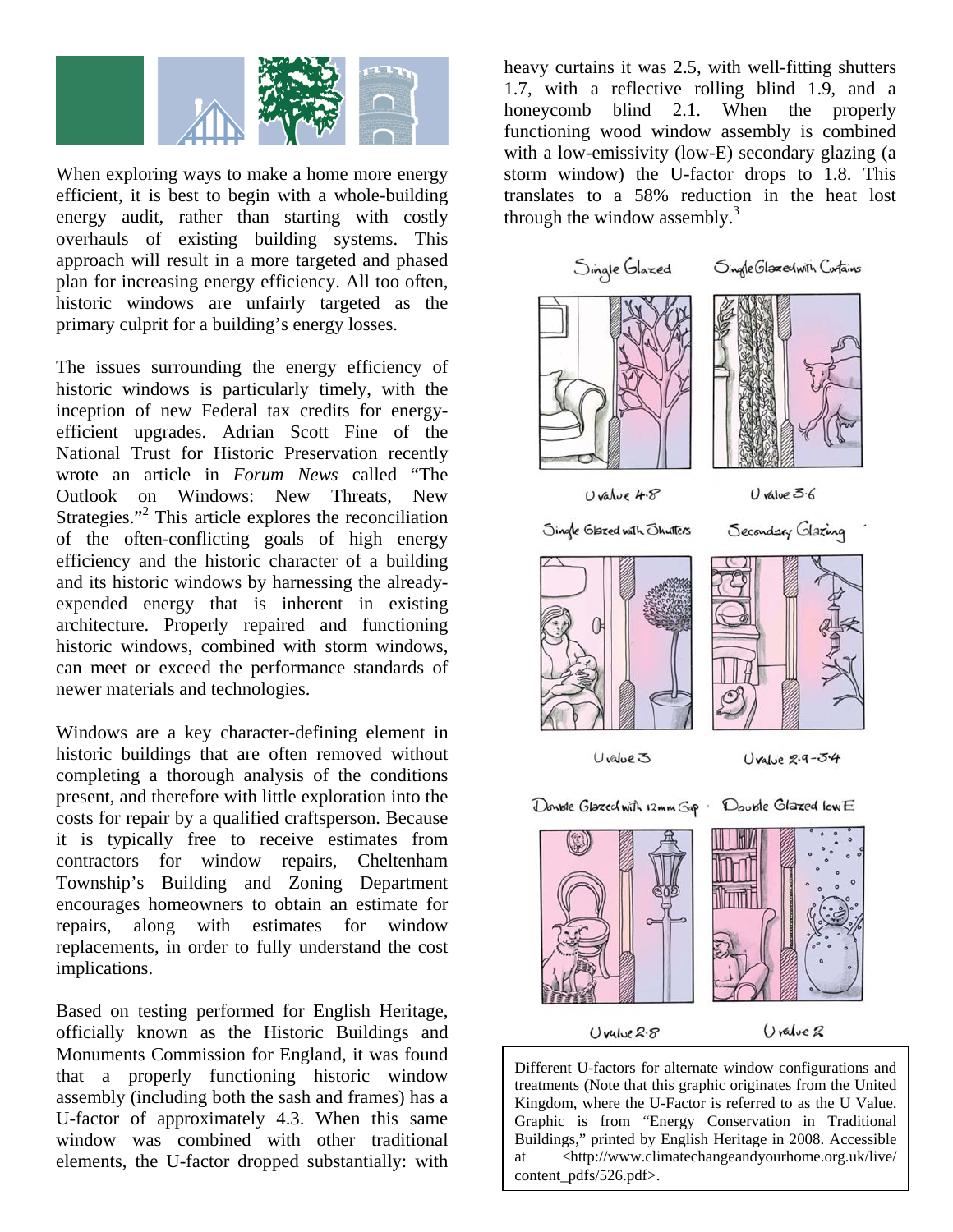To earn an Energy Star rating for new windows, the U-factor must be below 0.30 in the northern climate zone of the country.<sup>4</sup> Although the U-factor for new windows is lower than the combination of a low-E storm windows with a historic window, other factors must be considered. For example, wood has a higher R-value (a material's resistance to heat flow) than vinyl or metal, so considered alone, and not as part of a system, wood is a better insulator. If you are concerned about the environment, retaining and repairing historic windows saves landfill space and no resources are expended in the manufacture and shipping of new products. The long-term performance of many, if not most, modern replacement windows has not been fully evaluated. Many of the vinyl replacement windows installed in the 1980s and 1990s are already warping, resulting in gaps between the glazing and the sash, which allows for air infiltration. Windows constructed of wood pre-dating the early twentieth century are constructed of old-growth wood, so the material is denser and inherently more durable. New wood windows are constructed of new-growth wood and are generally less durable than old growth wood.



*What is Energy Star? (from Energy Star 2010)*  ENERGY STAR is a joint program of the U.S. Environmental Protection Agency (EPA) and the U.S. Department of Energy which helps us all save money and protect

the environment through energy-efficient products and practices. In 1992, the U.S. EPA introduced ENERGY STAR as a voluntary labeling program designed to identify and promote energy-efficient products to reduce greenhouse gas emissions.

Another issue to consider when replacing windows is that the area of glazing is oftentimes reduced. This is a result of "insert" windows that create a second, modern frame in the existing frame, resulting in a wide frame surrounding the window and thereby reducing the area of glazing. Using "insert" windows on the primary elevation of a house changes the character of the fenestration of the overall property.

When the windows in your house are structurally compromised or deteriorated, an intervention level exceeding quick fixes such as caulk or weather stripping may be necessary. Window repairs may



prove more cost-effective than replacement windows; sometimes it is not cost-effective or prudent to repair older windows. If the windows are not repairable, different replacement materials should be considered, while taking into account the appearance of the windows, the historic character of the building, and the energy efficiency of the replacement windows.

No major repair campaign, such as whole-scale window replacements, should be undertaken without an energy audit of your building to gain a comprehensive understanding of your energy use. Before replacing all of the original windows in your building, which were designed to operate as part of a whole-building system, it is imperative for homeowners to explore and weigh all options, including heating and cooling costs, the appearance of the building, the environmental impacts of the discarded windows occupying landfill space, and the energy associated with the manufacture and transport of new material. It is critical to understand the long- and short-term implications of repair versus replacement and different replacement options with a life-cycle cost analysis. In some cases, replacing historic windows may be the most efficient, cost-effective option, or it may be more prudent to replace the windows on the secondary elevations while repairing those on the primary.

This document is intended to give homeowners an introduction to issues surrounding the repair and replacement of historic windows—it should not take the place of consultation with qualified architects, engineers, energy auditors and skilled craftsmen.



Historic, wood double-hung sash windows with modern storm windows in Wyncote.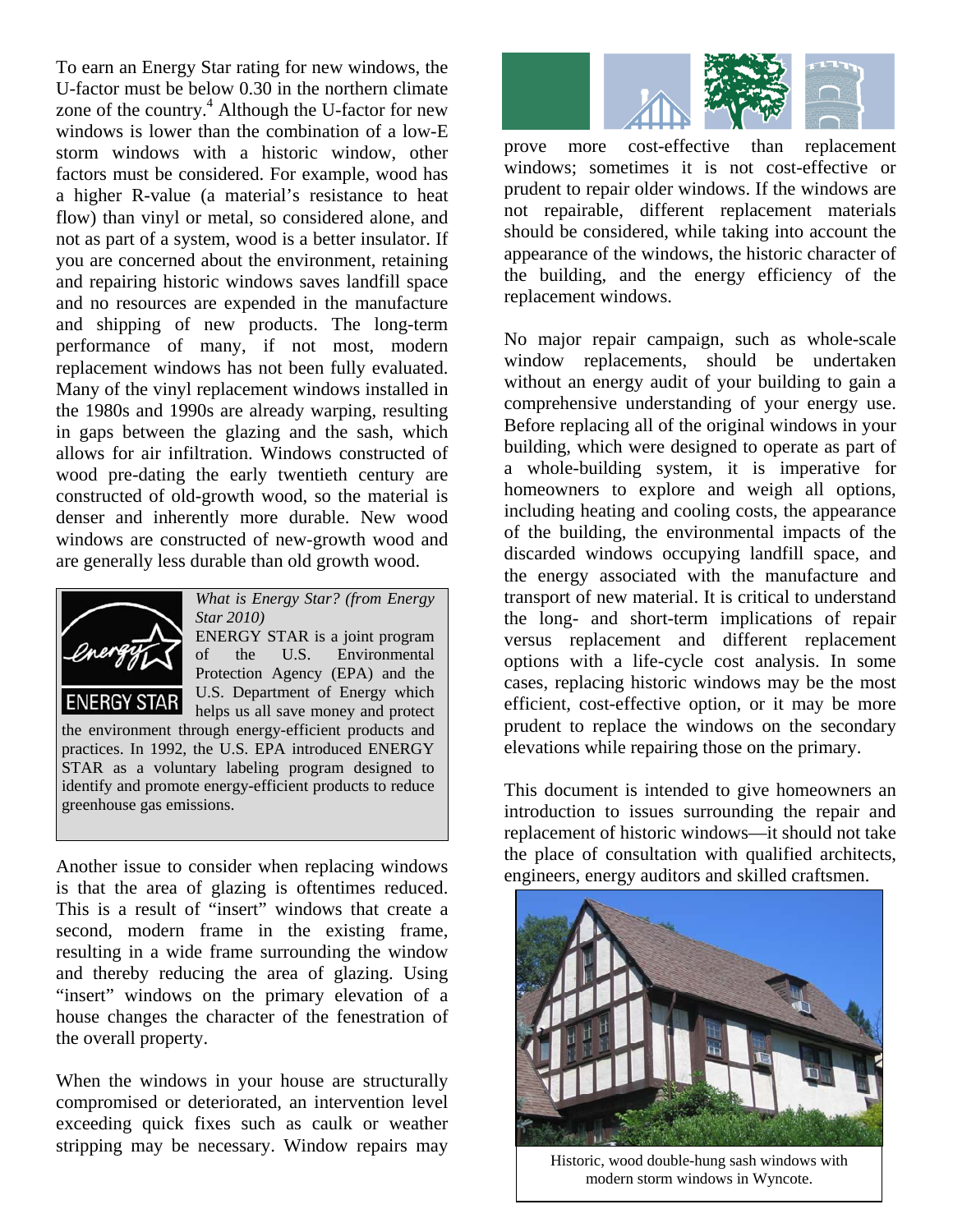

## Repair

From the standpoint of historic preservation and sustainability, it is always better to repair rather then replace existing windows. With proper maintenance, historic windows have an indefinite lifespan.

The National Park Service has published numerous guidelines for the repair of historic wood windows and historic steel windows. This discussion will focus on the repair of historic wood windows, which are the primary type of residential windows in Cheltenham Township.

Before beginning a window repair project in your home, it is best to start with a window survey. This will help to create a comprehensive plan for your proposed window repairs. A window survey will create a comprehensive list of all of the existing windows, their conditions, and proposed treatment recommendations. For a detailed summary of repair methodology and techniques, please refer to the National Park Service's *Preservation Brief 9: The Repair of Historic Wooden Windows*, available online at <http://www.nps.gov/history/hps/tps/ briefs/brief $09.$ htm $>$ .<sup>5</sup>



These semi-attached dwellings in the La Mott Historic District illustrate the role that windows play in the appearance of a building. The dwelling on the left has the original steel casement windows, whereas the one of the right has modern vinyl windows.

After historic windows have been properly repaired, their performance in terms of energy efficiency increases. Combined with storm windows, properly repaired historic windows have the dual benefit of longevity (in some cases more than 200 years) and can virtually meet the performance of modern replacement windows, which have a much shorter lifespan.



This dwelling in Wyncote has properly maintained, historic, wood, double-hung sash windows with operational shutters.

## Replace in Kind with Wood

If your window survey shows that certain windows are not repairable, it is best to replace those windows with wood replacement windows to match the existing windows. It is possible to order custom replicas of historic wood windows that retain the traditional window components, including true divided lights, sash weights, wood casements, wood frames, and wood sills. When replacing only a small number of windows in a building, it is ideal to replace those windows in kind in order to maintain continuity of style throughout the building.

As a building material, wood has the advantage of being strong and easy to manufacture for custom windows, and has excellent insulating properties. The downside of traditional wood window construction is that it requires regular maintenance to ensure that finishes are sound and are keeping water out of the wood.

#### *Contractors*

A list of contractors who specialize in the repair of historic wood in the greater Philadelphia region is available in Cheltenham Township's Building and Zoning Department. You may reach the office at 215-887-1000, extension 213.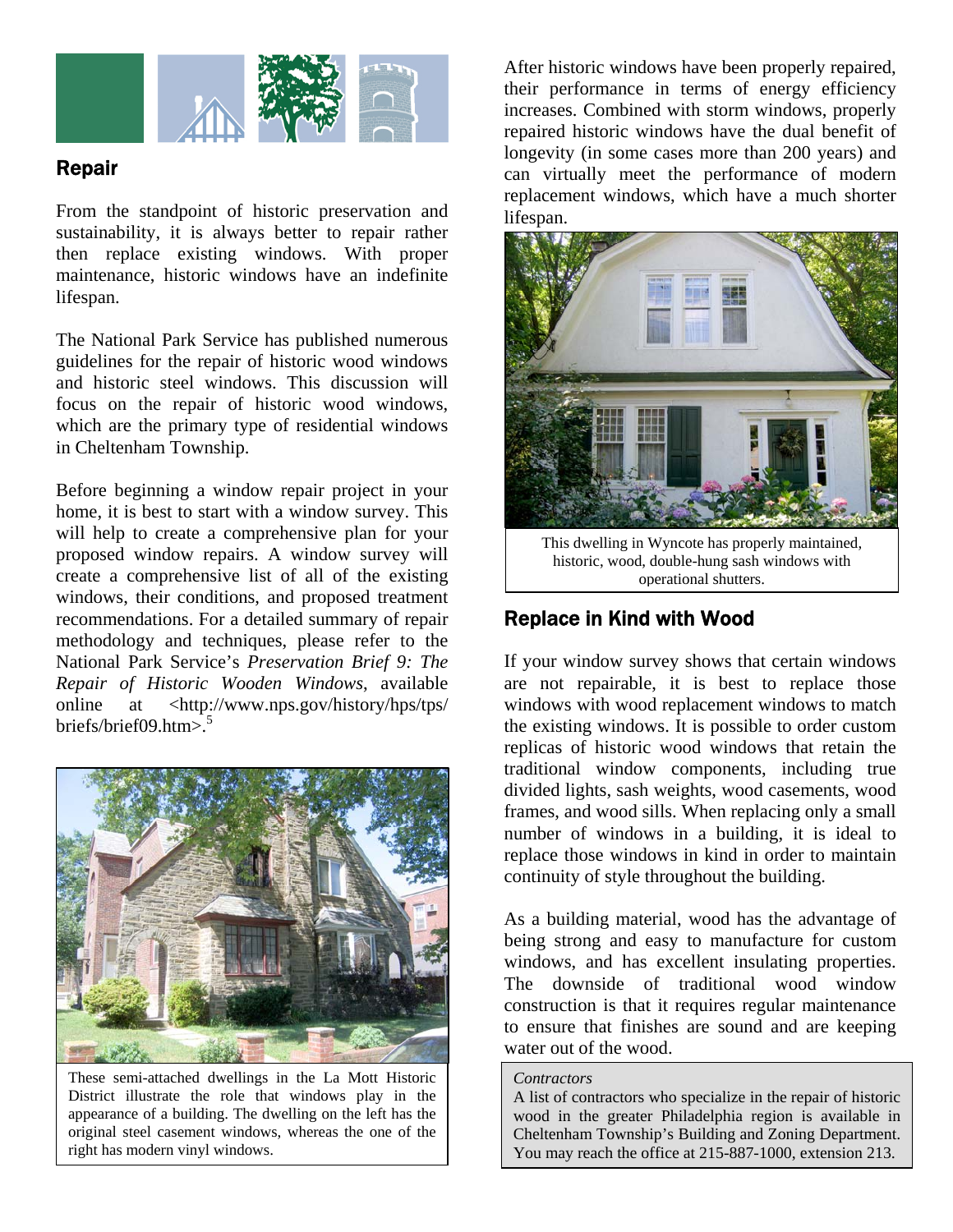

Replacement windows can alter the overall appearance of historic buildings, as illustrated in these row houses. The fiberglass windows on the left mirror the original Queen Anne configuration and maintain a narrow frame profile. The vinyl windows on the right are less sympathetic to the original design of the building.

## Vinyl Replacements

If wood windows are not an option, other materials can be considered. Vinyl windows are the most common replacement window on the market today. The advantages of vinyl, or polyvinyl chloride (PVC), windows are that they are generally inexpensive and maintenance free.

Vinyl windows come with disadvantages. Vinyl typically only comes in light or white colors, which, combined with the plastic appearance, is incompatible with historic and older buildings. Vinyl is susceptible to deterioration from ultraviolet light from the sun, causing crazing on the surface of the window, as well as yellowing. Vinyl can begin to warp at approximately 160 degrees Fahrenheit, a temperature that is common in direct sunlight on hot summer days. With very cold temperatures, vinyl is susceptible to cracking. The temperature sensitivity and rate of expansion of the vinyl exceeds that of the glass and sealant, which leads to a breakdown of the seal between the glazing material and the frame. This creates an avenue for air infiltration through



the window. Vinyl is a weak material, so the frame and sash elements cannot be manufactured into thin parts, therefore reducing the glazing area of the window. Finally, when vinyl windows fail, they are not repairable, which again leads to full-scale replacement of window units rather than repair.

Although not fully researched, the lifespan on vinyl windows is much shorter than traditional wood windows for the reasons listed above. . Vinyl used in a household application is also responsible for releasing small amounts of vinyl chloride, which is a gas that can be potentially hazardous to humans.<sup>6</sup>

## Aluminum

Although less common now than several decades ago, aluminum was a common material for windows. Aluminum has the benefit of being lightweight, durable and maintenance free. However, aluminum readily conducts heat, so it is not an effective insulator. After weathering for several years, most aluminum will have a "chalky" appearance. Aside from being used for storm windows, aluminum is generally incompatible in appearance with historic buildings.

Aluminum is also used as a cladding material on wood windows to take advantage of the durability of aluminum as well as the insulating and strength properties of wood.

## **Fiberglass**

Fiberglass windows are constructed of fiberglass combined with a resin. As a material, fiberglass composites are durable, strong, have an R-value comparable to that of wood, and a low coefficient of expansion and contraction. Fiberglass windows can be painted, but the windows will not deteriorate if the finish is compromised.

Fiberglass windows tend to be slightly more costly than stock vinyl windows, but the durability of fiberglass far exceeds that of vinyl. Fiberglass is a stronger material than vinyl, allowing the sash and frames to be thinner in proportion. This allows for a greater retention of glazing surface area, since vinyl windows require a thick profile.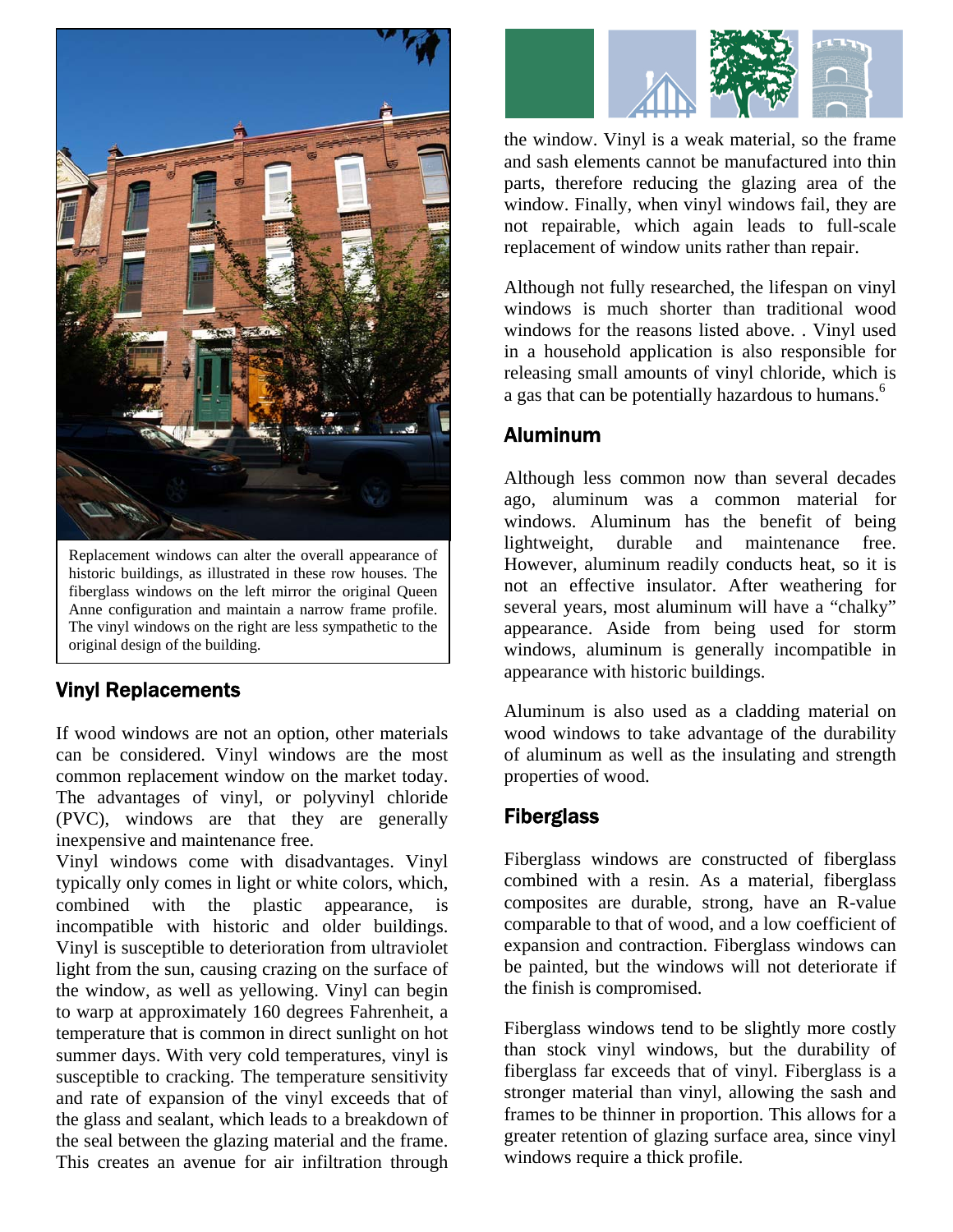

## Wood and Plastic Composite

Composite windows are constructed of a polymer combined with woodchips, creating a durable, strong material that is resistant to rot. The insulating properties of wood composite materials are almost as high as wood. Additionally, the expansion and contraction rates of the composite windows are similar to that of wood. Wood composites are stronger and more rigid than vinyl, and as a result, the profiles of the window can be thinner, resulting in more surface area of the glazing. The durability of the wood composite windows exceeds the appearance and durability of vinyl. Composite windows tend to cost more than standard vinyl windows.

### References

<sup>1</sup> United States Department of Energy, *Energy Efficiency and Renewable Energy: Energy Savers, Your Home*, United States Department of Energy. <http://www.energysavers.gov/your\_home/window s\_doors\_skylights/index.cfm/mytopic=13490>. Updated on February 24, 2009.

2 Adrian Scott Fine, "The Outlook on Windows: New Threats, New Strategies," *Forum News*, Vol. 16, No. 5, January 2010.

3 Paul Baker, *Research into the Thermal Performance of Traditional Windows: Timber Sash Windows*. Glasgow: Prepared for English Heritage by Glasgow Caledonian University, June 2009.

4 Energy Star, "ENERGY STAR Program Requirements for Windows, Doors, and Skylights: Version 5.0." <http://www.energystar.gov/ia/ partners/product\_specs/program\_reqs/windows\_pro g\_req.pdf>. Updated April 7, 2009.

 John H. Myers, *Preservation Briefs 9: The Repair of Historic Wooden Windows*. Washington, DC: Technical Preservation Services, U.S. Department of the Interior, 1981.

<sup>6</sup> United States Environmental Protection Agency, *Technology Transfer Network Air Toxics Web Site: Vinyl Chloride*. <http://www.epa.gov/ttn/atw/hlthef/ vinylchl.html>. Content updated November 6, 2007.

This document was initiated and overseen by Cheltenham Township and made possible through a grant provided by the Pennsylvania Historical and Museum Commission.

Please contact the Township to see if your "greening" project requires a permit. Please call the COA Administrator at 215-887-6200, extension 213.

This project has been financed in part with Federal funds from the National Park Service, U.S. Department of the Interior. However, the contents and opinions contained herein do not necessarily reflect the views or policies of the Department of the Interior, nor does the mention of trade names or commercial products constitute endorsement or recommendation by the Department of the Interior.

This program receives Federal financial assistance for identification and protection of historic properties. Under Title VI of the Civil Rights Act of 1973, and the Age Discrimination Act of 1975, as amended, the U.S. Department of the Interior prohibits discrimination on the basis of race, color, national origin, disability or age in federally assisted programs. If you believe that you have been discriminated against in any program, activity or facility as described above, or if you desire further information, please write to: Office of Equal Opportunity, National Park Service, 1849 C Street NW, Washington, DC 20240, or visit www.doi.gov/diversity/civil\_rights.html.

CHRS, Inc., of North Wales, Pennsylvania prepared this publication.



The historic wood windows on this property were repaired and storm windows were installed.